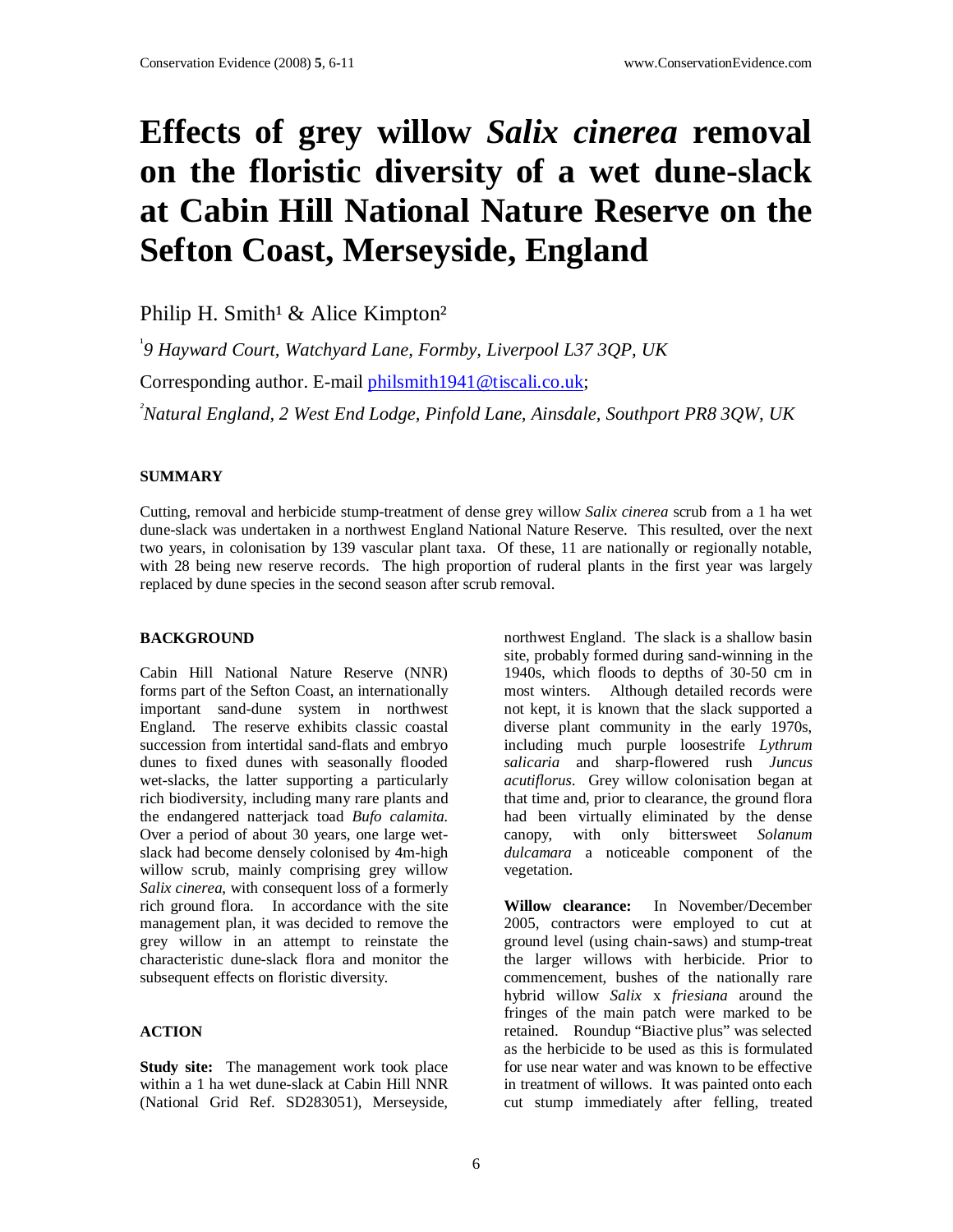stumps being highlighted with a blue dye. Ringcounts of a random sample of newly felled trees gave a range of 15 to 35 years and a mean age of 23.8 years. Despite their relative youth, some of the tree stumps were up to 60 cm in diameter. Cut material and larger dead branches were burnt on site. There was no removal of litter.

**Plant monitoring:** In late summer (Augustearly September) 2006 and 2007, visits were made to record the flora within the cleared area. All vascular taxa (species, sub-species and hybrids) found were listed and their relative abundance assessed using the DAFOR scale (where  $D =$  dominant,  $A =$  abundant,  $F =$ frequent,  $O = \alpha$  occasional,  $R = \text{rare}$ . Visits continued until no additional taxa were recorded. Notes were made on habitat conditions. It is acknowledged that some early-flowering annuals may have been missed due to the timing of the surveys; therefore plant diversity may have been under-recorded.

### **CONSEQUENCES**

**Effect of treatment on willow scrub:** Virtually all the grey willow was killed by the combined cutting and stump treatment, any regrowth being effectively controlled by rabbit *Oryctolagus cuniculus* browsing.

**2006 plant survey:** By September 2006, only about 20% of the slack was bare of vegetation, the substrate being a deep peaty organic matter with abundant dead twigs. Judging by the luxuriance of colonising plants, soil nutrient levels were high.

The 2006 survey identified 108 vascular plant taxa, only 10 (9.3%) being non-native (Table 1). The most abundant species were creeping bent *Agrostis stolonifera,* American willowherb *Epilobium ciliatum,* Yorkshire-fog *Holcus lanatus,* marsh pennywort *Hydrocotyle vulgaris,*  purple loosestrife*,* water mint *Mentha aquatica,*  tufted forget-me-not *Myosotis laxa,* dewberry *Rubus caesius,* bittersweet and common nettle *Urtica dioica.* Twenty-one taxa were new to the reserve and four (garden orache *Atriplex hortensis,* Cape-gooseberry *Physalis peruviana,*  green nightshade *Solanum physalifolium* and angel's-trumpets *Datura ferox*) were new to the Sefton Coast (Smith 2006), the last named being a new vice-county record. These four species, together with common amaranth *Amaranthus* 

*retroflexus* and thorn-apple *Datura stramonium*, form a group of uncommon alien, ruderals not normally associated with dune-slacks. Presumably, they grew from long-buried seeds but their origin is obscure, bearing in mind that the only known land-use for this site since its formation is extensive livestock grazing by cattle, horses and, latterly, sheep.

The vegetation comprised a roughly 50:50 mix of typical slack and ruderal plants, the ruderal component having a close similarity to the UK National Vegetation Classification's OV33 (*Polygonum lapathifolium – Poa annua*  community). This community is characteristic of damp, eutrophic soils in disturbed places (Rodwell 2000). Management activities caused soil disturbance which must have enhanced growing conditions for the ruderal species.

**2007 plant survey:** The second survey took place in late August/early September 2007 and, although rabbit grazing was apparent throughout, the vegetation had achieved a ground cover of over 95%. A total of 111 vascular plants were identified. There had been a considerable turnover of species, 31 (29%) being additional to those listed the previous year, while 28 taxa (26%) were not refound (Table 1). Fourteen of the additional taxa are typical slack plants, 12 are usually associated with fixed-dunes and five are characteristic of disturbed ground. The lost plants include 23 ruderals, two fixed-dune plants and only three slack species (small-fruited yellow-sedge *Carex viridula* ssp. *viridula*, celery-leaved buttercup *Ranunculus sceleratus*  and marsh yellow-cress *Rorippa palustris*).



**Figure 1.** Cabin Hill slack, August 2007, with abundant flowering purple loosestrife and *Salix* scrub around the periphery (Photo: Philip Smith).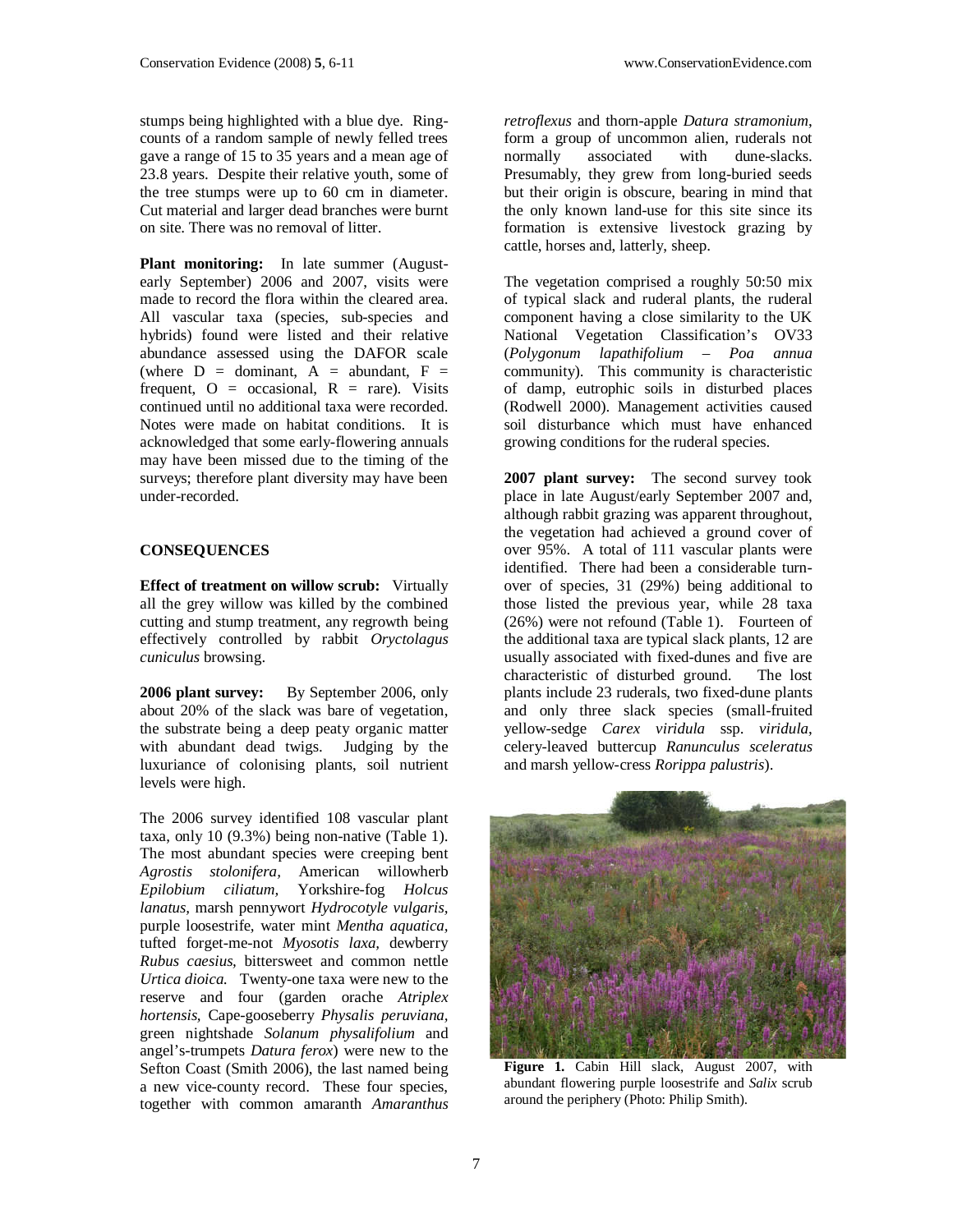**Table 1.** Frequency and status of vascular taxa recorded at the study site, 2006-2007.

**Frequency (DAFOR scale):**  $d =$  dominant;  $a =$  abundant;  $f =$  frequent;  $o =$  occasional;  $r =$  rare

**Status:** NR = Nationally Rare; NS = Nationally Scarce; NT = Near Threatened; SCI = Species of Conservation Importance in northwest England;  $n = new to Cabin Hill NNR; * = non-native$ 

| <b>Taxa</b>             | <b>English name</b>        | 2006           | 2007           | <b>Status</b>   |
|-------------------------|----------------------------|----------------|----------------|-----------------|
| Agrostis capillaris     | Common bent                |                | locally o      |                 |
| Agrostis stolonifera    | Creeping bent              | locally a      | a              |                 |
| Amaranthus retroflexus* | Common amaranth            | $\bf r$        |                | n               |
| Anchusa arvensis        | <b>Bugloss</b>             | $\bf r$        |                |                 |
| Arctium minus           | Lesser burdock             | $\mathbf{O}$   | $\mathbf{O}$   |                 |
| Arrhenatherum elatius   | False oat-grass            |                | very locally o |                 |
| Asparagus officinalis*  | Garden asparagus           | $\bf r$        | locally o      |                 |
| Atriplex hortensis*     | Garden orache              | $\bf r$        |                | NS <sub>n</sub> |
| Atriplex patula         | Common orache              | $\bf r$        | $\mathbf{r}$   | n               |
| Blackstonia perfoliata  | Yellow-wort                |                | $\mathbf{O}$   |                 |
| Cardamine hirsuta       | Hairy bitter-cress         | $\bf r$        |                |                 |
| Cardamine pratensis     | Cuckooflower               | $\bf r$        | r              |                 |
| Carex arenaria          | Sand sedge                 | $\bf r$        | locally o      |                 |
| Carex flacca            | Glaucous sedge             |                | $\mathbf O$    |                 |
| Carex hirta             | Hairy sedge                | very locally f | $\mathbf f$    |                 |
| Carex otrubae           | False fox-sedge            | r              | $\mathbf{o}$   |                 |
| Carex pendula*          | Pendulous sedge            |                | $\mathbf r$    | n               |
| Carex viridula viridula | Small-fruited yellow-sedge | $\bf r$        |                | SCI             |
| Centaurium erythraea    | Common centaury            | $\bf r$        | $\mathbf{o}$   |                 |
| Cerastium fontanum      | Common mouse-ear           | $\mathbf{o}$   | $\mathbf{o}$   |                 |
| Chamerion angustifolium | Rosebay willowherb         | $\bf r$        | ${\bf O}$      |                 |
| Chenopodium album       | Fat-hen                    | $\mathbf{o}$   | $\mathbf r$    |                 |
| Chenopodium rubrum      | Red goosefoot              | $\mathbf{O}$   |                | SCI n           |
| Cirsium arvense         | Creeping thistle           | $\mathbf{o}$   | $\mathbf{o}$   |                 |
| Cirsium vulgare         | Spear thistle              | $\bf r$        | $\mathbf{o}$   |                 |
| Conyza canadensis*      | Canadian fleabane          | $\mathbf r$    |                | n               |
| Crepis capillaris       | Smooth hawk's-beard        | $\mathbf{o}$   | $\mathbf{o}$   |                 |
| Cynoglossum officinale  | Hound's-tongue             | $\bf r$        | $\mathbf{r}$   | NT              |
| Dactylorhiza sp.        | Marsh-orchid               |                | very locally o |                 |
| Datura ferox*           | Angel's-trumpets           | $\bf r$        |                | NS n            |
| Datura stramonium*      | Thorn-apple                | $\mathbf{o}$   |                | n               |
| Eleocharis palustris    | Common spike-rush          |                | r              |                 |
| Epilobium ciliatum x E. | Hybrid willowherb          | $\mathbf r$    |                | n               |
| obscurum                |                            |                |                |                 |
| Epilobium ciliatum*     | American willowherb        | f              | $\mathbf 0$    | n               |
| Epilobium hirsutum      | Great willowherb           | $\mathbf r$    | $\mathbf 0$    |                 |
| Epilobium montanum      | Broad-leaved willowherb    | r              | r              |                 |
| Epilobium obscurum      | Short-fruited willowherb   | $\mathbf{o}$   | $\mathbf 0$    |                 |
| Epilobium palustre      | Marsh willowherb           |                | $\mathbf 0$    |                 |
| Epilobium parviflorum   | Hoary willowherb           | $\mathbf{o}$   | $\mathbf 0$    |                 |
| Epilobium x rivulare    | Hybrid willowherb          | $\bf r$        |                | n               |
| Equisetum arvense       | Field horsetail            | $\mathbf r$    | locally o      |                 |
| Equisetum fluviatile    | Water horsetail            | $\bf r$        | r              |                 |
| Equisetum palustre      | Marsh horsetail            | very locally f | $\mathbf 0$    |                 |
| Equisetum x litorale    | Shore horsetail            | r              | locally f      | n               |
| Erodium cicutarium      | Common stork's-bill        | $\mathbf r$    |                |                 |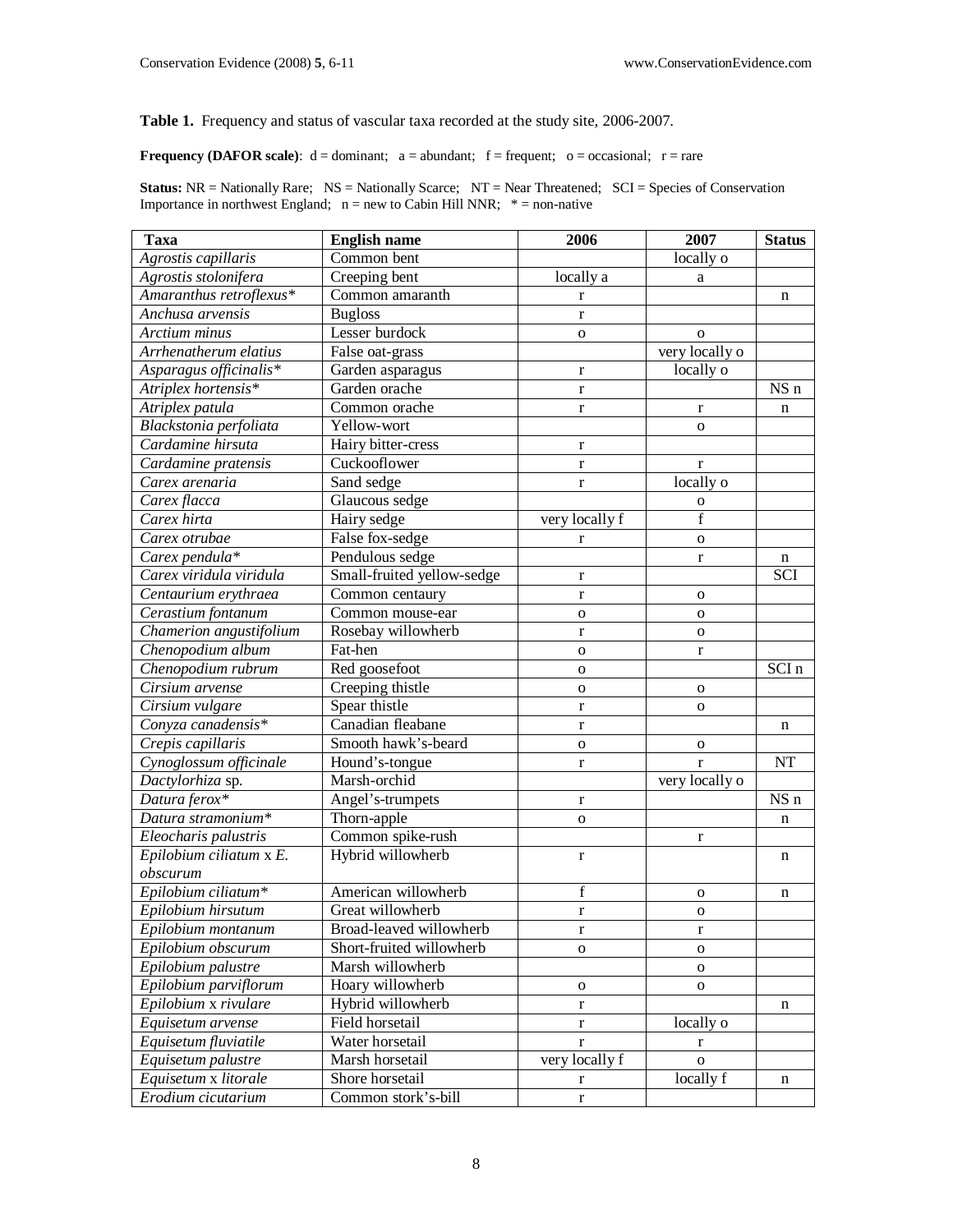| Erodium lebelii          | Sticky stork's-bill         |                | $\bf r$                                | NS n  |
|--------------------------|-----------------------------|----------------|----------------------------------------|-------|
| Euphrasia nemorosa       | Eyebright                   |                | locally o                              |       |
| Fallopia convolvulus     | <b>Black bindweed</b>       | $\bf r$        |                                        | n     |
| Festuca rubra            | Red fescue                  | very locally a | locally a                              |       |
| Fumaria muralis          | Common ramping-fumitory     | r              |                                        | n     |
| Galium aparine           | Cleavers                    |                | $\bf r$                                |       |
| Galium palustre          | Marsh bedstraw              | $\mathbf{O}$   | f                                      |       |
| Galium verum             | Lady's Bedstraw             |                | very locally f                         |       |
| Geranium molle           | Dove's-foot crane's-bill    | $\bf r$        |                                        |       |
| Gnaphalium uliginosum    | Marsh cudweed               | $\mathbf r$    |                                        |       |
| Hieracium umbellatum     | Umbellate hawkweed          |                | r                                      |       |
| Holcus lanatus           | Yorkshire-fog               | f              | locally a                              |       |
| Hydrocotyle vulgaris     | Marsh pennywort             | locally a      |                                        |       |
|                          | Cat's-ear                   |                | a<br>locally o                         |       |
| Hypochaeris radicata     | Yellow iris                 | $\mathbf r$    |                                        |       |
| Iris pseudacorus         |                             |                | r                                      | n     |
| Juncus acutiflorus       | Sharp-flowered rush         |                | locally o                              |       |
| Juncus articulatus       | Jointed rush                | $\bf r$        | $\Omega$                               |       |
| Juncus bufonius          | Toad rush                   | $\mathbf{r}$   | very locally f                         |       |
| Juncus inflexus          | Hard rush                   | very locally f | $\mathbf{O}$                           |       |
| Juncus subnodulosus      | Blunt-flowered rush         | very locally a | locally a                              | SCI n |
| Lathyrus pratensis       | Meadow vetchling            | $\mathbf{r}$   | $\mathbf{O}$                           |       |
| Leontodon autumnalis     | Autumn hawkbit              | very locally f | $\mathbf{o}$                           |       |
| Leontodon saxatilis      | Common hawkbit              |                | $\bf r$                                |       |
| Linaria vulgaris         | Common toadflax             |                | $\bf r$                                |       |
| Linum catharticum        | Fairy flax                  | locally o      | locally o                              |       |
| Lotus corniculatus       | Common bird's-foot-trefoil  |                | locally o                              |       |
| Lotus pedunculatus       | Greater bird's-foot-trefoil |                | locally o                              |       |
| Luzula campestris        | Field woodrush              | $\bf r$        |                                        |       |
| Lycopersicon esculentum* | Tomato                      | $\mathbf{r}$   |                                        | n     |
| Lycopus europaeus        | Gypsywort                   | very locally f | locally f                              |       |
| Lythrum salicaria        | Purple loosestrife          | a              | a                                      |       |
| Mentha aquatica          | Water mint                  | $\overline{f}$ | $\mathbf f$                            |       |
| Myosotis laxa            | Tufted forget-me-not        | locally a      | $\mathbf f$                            |       |
| Odontites vernus         | Red bartsia                 | $\mathbf r$    | $\mathbf r$                            |       |
| Ononis repens            | Common restharrow           | $\bf r$        | locally o                              |       |
| Parentucellia viscosa    | Yellow bartsia              | $\mathbf r$    | locally f                              | SCI   |
| Persicaria hydropiper    | Water-pepper                | $\mathbf r$    | locally f                              | n     |
| Persicaria lapathifolia  | Pale persicaria             |                | r                                      | n     |
| Persicaria maculosa      | Redshank                    | $\mathbf{O}$   | $\mathbf{O}$                           |       |
| Phalaris arundinacea     | Reed canary-grass           | very locally a | locally a                              |       |
| Phragmites australis     | Common reed                 | very locally a | locally a                              |       |
| Physalis peruviana*      | Cape-gooseberry             | $\mathbf{O}$   |                                        | NS n  |
| Plantago lanceolata      | Ribwort plantain            | locally o      | $\mathbf{O}$                           |       |
| Plantago major           | Greater plantain            | $\mathbf r$    | $\mathbf{r}$                           |       |
| Poa annua                | Annual meadow-grass         | $\mathbf{o}$   | $\mathbf{O}$                           |       |
| Polygonum aviculare      | Knotgrass                   | $\mathbf O$    |                                        |       |
| Potentilla anserina      | Silverweed                  | $\mathbf O$    | $\mathbf{O}$                           |       |
| Potentilla reptans       | Creeping cinquefoil         | ${\bf O}$      | locally o                              |       |
| Prunella vulgaris        | Selfheal                    | $\mathbf r$    | locally f                              |       |
| Pulicaria dysenterica    | Common fleabane             |                | $\mathbf r$                            |       |
| Ranunculus acris         | Field buttercup             |                | $\bf r$                                |       |
| Ranunculus aquatilis     | Common water-crowfoot       | $\mathbf{r}$   |                                        |       |
| Ranunculus flammula      | Lesser spearwort            | ${\bf O}$      | $\mathbf O$<br>$\overline{\mathrm{f}}$ |       |
|                          |                             |                |                                        |       |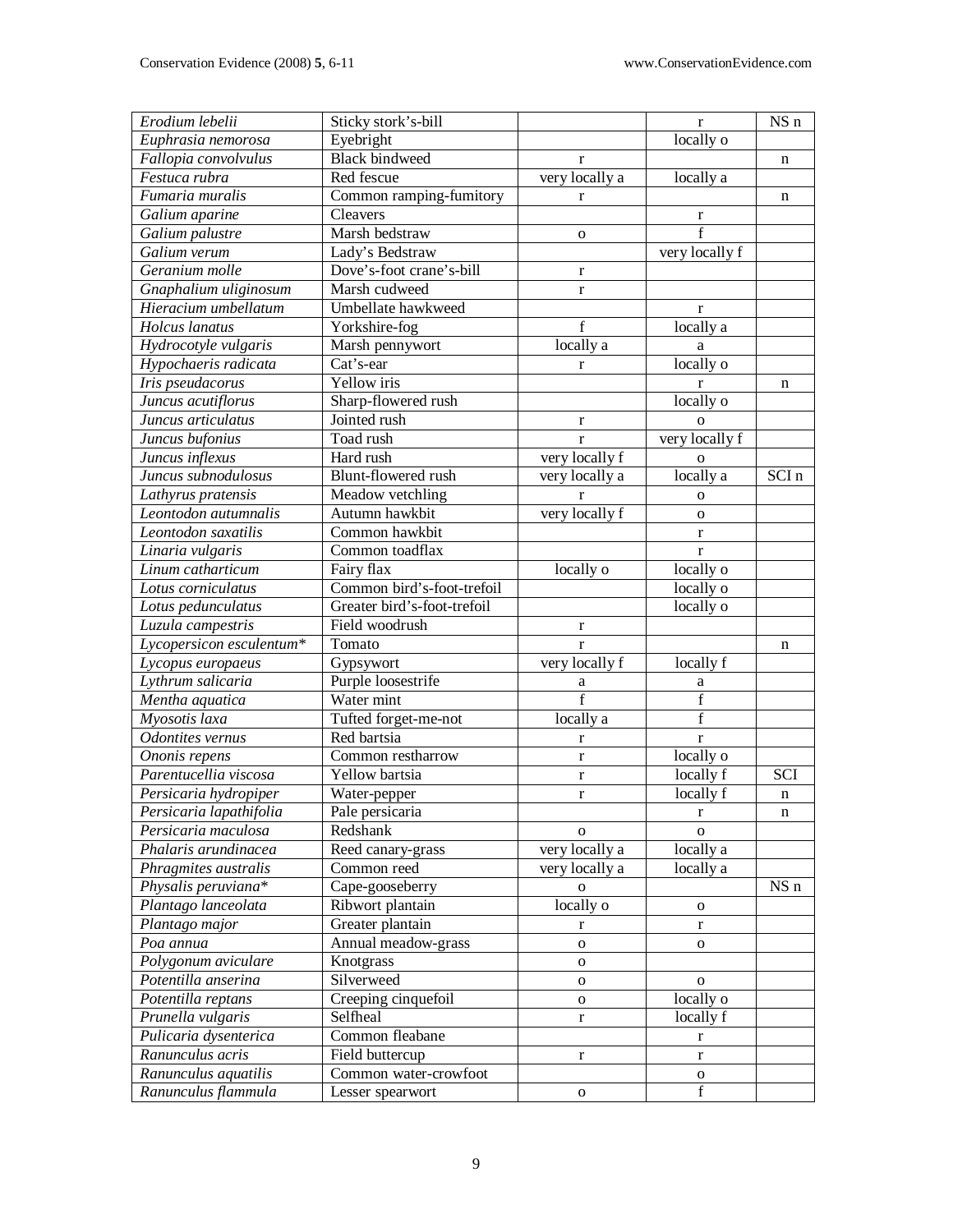| Ranunculus repens          | Creeping buttercup       | $\mathbf 0$    | f              |             |
|----------------------------|--------------------------|----------------|----------------|-------------|
| Ranunculus sceleratus      | Celery-leaved buttercup  | $\mathbf r$    |                |             |
| Rorippa palustris          | Marsh yellow-cress       | $\mathbf{r}$   |                | $\mathbf n$ |
| Rubus caesius              | Dewberry                 | $\mathbf f$    | $\mathbf{o}$   |             |
| Rubus tuberculatus         | <b>Bramble</b>           | $\mathbf{r}$   | $\bf r$        | n           |
| Rumex conglomeratus        | Clustered dock           | $\mathbf{r}$   | $\mathbf 0$    |             |
| Rumex crispus              | Curled dock              | $\overline{O}$ | $\overline{O}$ |             |
| Rumex obtusifolius         | <b>Broad-leaved dock</b> | $\overline{0}$ | locally f      |             |
| Rumex x pratensis          | Hybrid dock              |                | r              | n           |
| Sagina nodosa              | Knotted pearlwort        |                | $\bf r$        |             |
| Sagina procumbens          | Procumbent pearlwort     | $\mathbf{o}$   | $\mathbf{o}$   |             |
| Salix cinerea              | Grey willow              | $\overline{O}$ | $\overline{O}$ |             |
| Salix repens var. argentea | Creeping willow          | very locally a | very locally a |             |
| Salix x friesiana          | Hybrid willow            | $\mathbf{o}$   | $\mathbf{o}$   | <b>NR</b>   |
| Salix x rubens*            | Hybrid crack-willow      |                | r              | $\mathbf n$ |
| Sambucus niger             | Elder                    | $\bf r$        |                |             |
| Samolus valerandi          | <b>Brookweed</b>         | $\mathbf r$    | $\bf r$        | SCI         |
| Senecio jacobaea           | Common ragwort           | $\mathbf 0$    | $\mathbf{o}$   |             |
| Senecio vulgaris           | Groundsel                | $\bf r$        |                |             |
| Silene latifolia           | White campion            | $\mathbf{r}$   |                |             |
| Silene x hampeana          | Hybrid campion           |                | $\bf r$        |             |
| Solanum dulcamara          | <b>Bittersweet</b>       | f              | $\mathbf{o}$   |             |
| Solanum nigrum             | Black nightshade         | $\mathbf 0$    | $\mathbf{r}$   | n           |
| Solanum physalifolium*     | Green nightshade         | $\mathbf{r}$   |                | n           |
| Sonchus arvensis           | Perennial sow-thistle    | $\mathbf{r}$   | locally o      |             |
| Sonchus asper              | Prickly sow-thistle      | f              | $\mathbf O$    |             |
| Sparganium erectum         | Branched bur-reed        |                | $\mathbf{o}$   | n           |
| Stellaria media            | Common chickweed         | $\bf r$        |                |             |
| Taraxacum sp.              | Dandelion                | $\mathbf{r}$   | $\bf r$        |             |
| Trifolium arvense          | Hare's-foot clover       |                | $\bf r$        |             |
| Trifolium campestre        | Hop trefoil              |                | $\mathbf r$    |             |
| Trifolium dubium           | Lesser trefoil           |                | $\bf r$        |             |
| Trifolium repens           | White clover             | $\bf r$        | $\overline{O}$ |             |
| Urtica dioica              | Common nettle            | $\overline{f}$ | $\mathbf 0$    |             |
| Urtica urens               | Small nettle             | $\mathbf{r}$   |                |             |
| Veronica arvensis          | Wall speedwell           |                | $\bf r$        |             |
| Veronica catenata          | Pink water-speedwell     | $\mathbf r$    | locally f      |             |
| Veronica scutellata        | Marsh speedwell          | $\mathbf{r}$   | locally o      |             |
| Vicia cracca               | Tufted vetch             | $\mathbf r$    | $\mathbf{o}$   |             |
| Vicia sepium               | <b>Bush vetch</b>        | $\mathbf r$    | $\bf r$        |             |
| Viola arvensis             | Field pansy              | $\mathbf{o}$   | $\bf r$        |             |
| Total in each survey year  |                          | 108            | 111            |             |

**Note:** Nomenclature follows Stace, 1991.